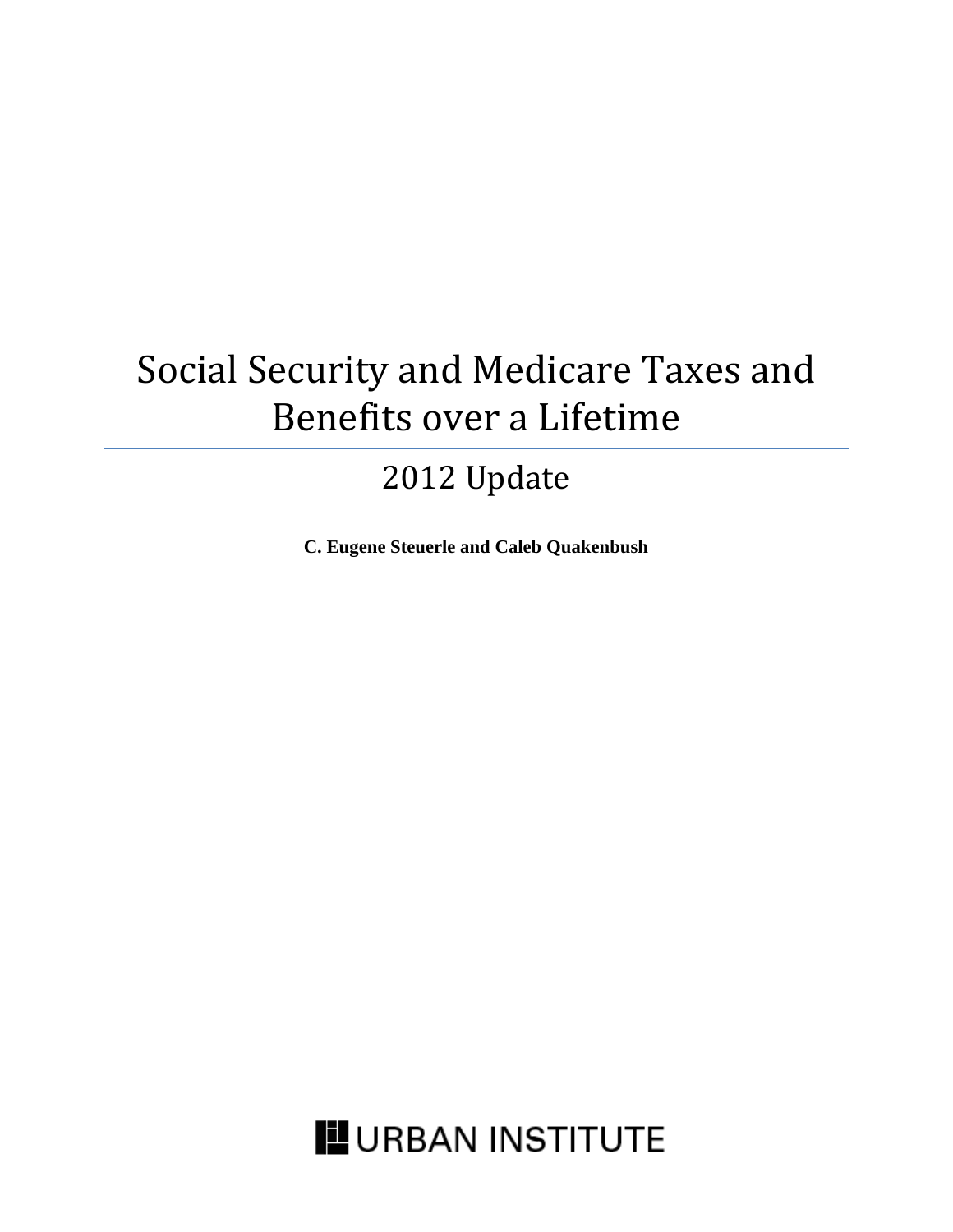Copyright © October 2012. The Urban Institute. All rights reserved. Permission is granted for reproduction of this file, with attribution to the Urban Institute.

The Urban Institute is a nonprofit, nonpartisan policy research and educational organizations that examines the social, economic, and governance problems facing the nation. The views expressed are those of the authors and should not be attributed to the Urban Institute, its trustees, or its funders.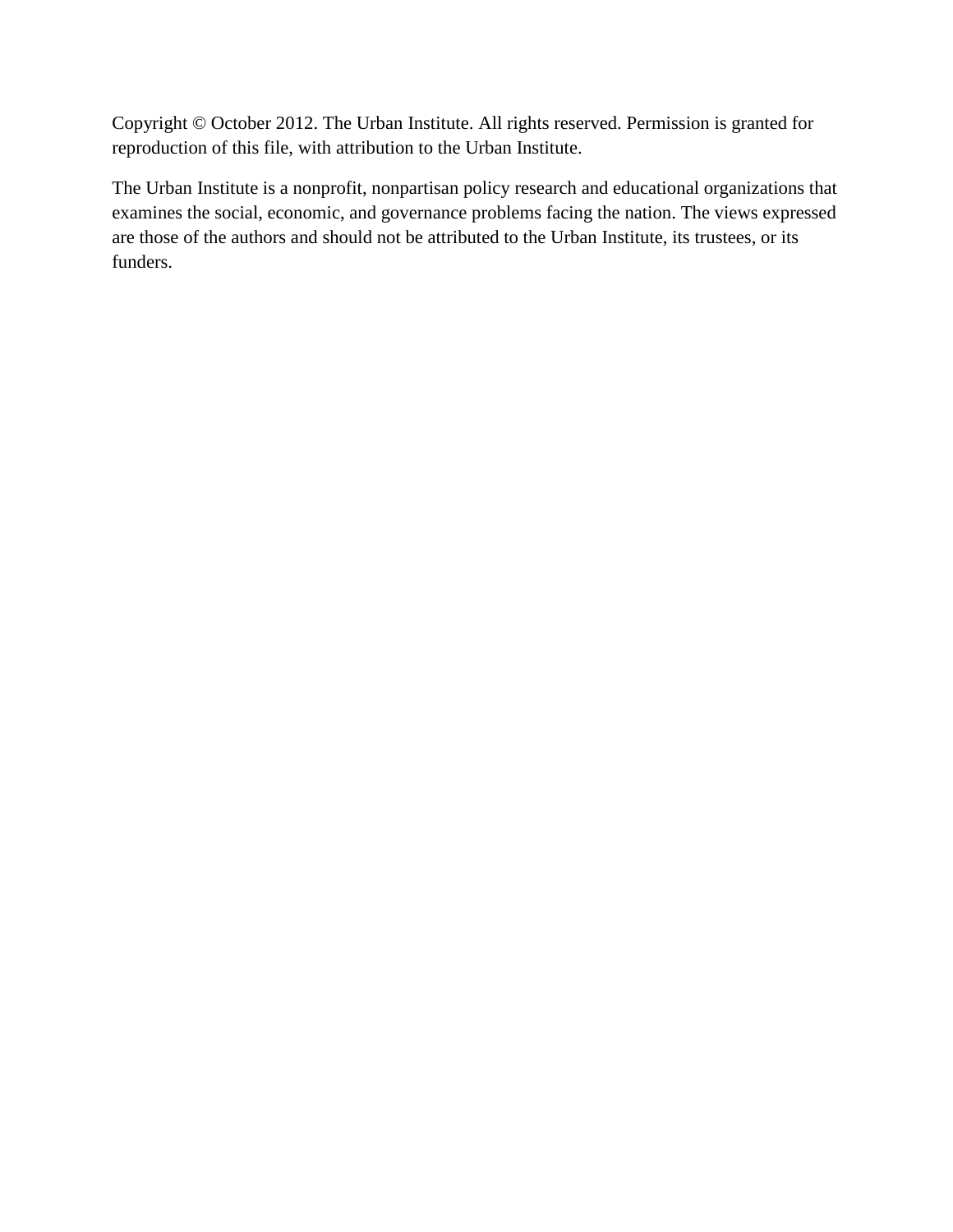# **Social Security and Medicare Taxes and Benefits over a Lifetime – 2012 Update**

The following tables update estimates for the expected present value of lifetime benefits and taxes for Social Security and Medicare from  $2011$ .<sup>1</sup> For this analysis, the demographic and economic assumptions of the 2012 OASDI and Medicare trustees' reports were integrated into our model. Values are presented in 2012 dollars and assume a 2 percent real discount rate.<sup>2</sup>

No major changes in Social Security policy or promised Medicare benefits have occurred since the last update, so the overall picture presented is largely the same. However, projected costs per Medicare enrollee reflect alternative assumptions provided by the Center for Medicare and Medicaid Services (CMS) actuaries<sup>3</sup> that incorporate lawmakers' current policy of canceling scheduled cuts in Medicare payment rates to physicians and other scheduled spending reductions. The result is significantly higher projected lifetime Medicare benefits than current law assumptions would indicate.<sup>4</sup>

The numbers presented are averages for hypothetical workers with specific work histories and longevity characteristics. Lifetime benefits and taxes experienced by specific households in the economy will vary based on a number of factors, including income, health, and choices about marriage, divorce, children, and retirement. For example, the greater expected lifetime benefits of women compared to men with the same earnings profile stem from longer life expectancies for women.

Two sets of tables provide for different Social Security assumptions: one assumes that workers retire at age 65, and the other assumes that workers retire at the normal retirement age. In both sets, workers receive Medicare at the eligibility age of 65.

**UPDATE**: These tables correct an error in the lifetime Medicare benefits for couples turning 65 in 2020. The authors kindly thank Jackie Calmes of the *New York Times* for catching the mistake. April 3, 2013.

 $\overline{a}$ 

<sup>&</sup>lt;sup>1</sup> Se[e http://www.urban.org/publications/412281.html.](http://www.urban.org/publications/412281.html)

 $2^{2}$  More discussion of the methodology used here and in 2011 can be found at [http://www.urban.org/retirees/Estimating-Social-Security.cfm.](http://www.urban.org/retirees/Estimating-Social-Security.cfm)

<sup>&</sup>lt;sup>3</sup> John D. Shatto and M. Kent Clemens, "Projected Medicare Expenditures under Illustrative Scenarios with Alternative Payment Updates to Medicare Providers." [http://www.cms.gov/Research-Statistics-Data-and-](http://www.cms.gov/Research-Statistics-Data-and-Systems/Statistics-Trends-and-Reports/ReportsTrustFunds/Downloads/2012TRAlternativeScenario.pdf)[Systems/Statistics-Trends-and-Reports/ReportsTrustFunds/Downloads/2012TRAlternativeScenario.pdf.](http://www.cms.gov/Research-Statistics-Data-and-Systems/Statistics-Trends-and-Reports/ReportsTrustFunds/Downloads/2012TRAlternativeScenario.pdf)

 $4^{4}$  For a further discussion, see<http://www.urban.org/publications/412661.html>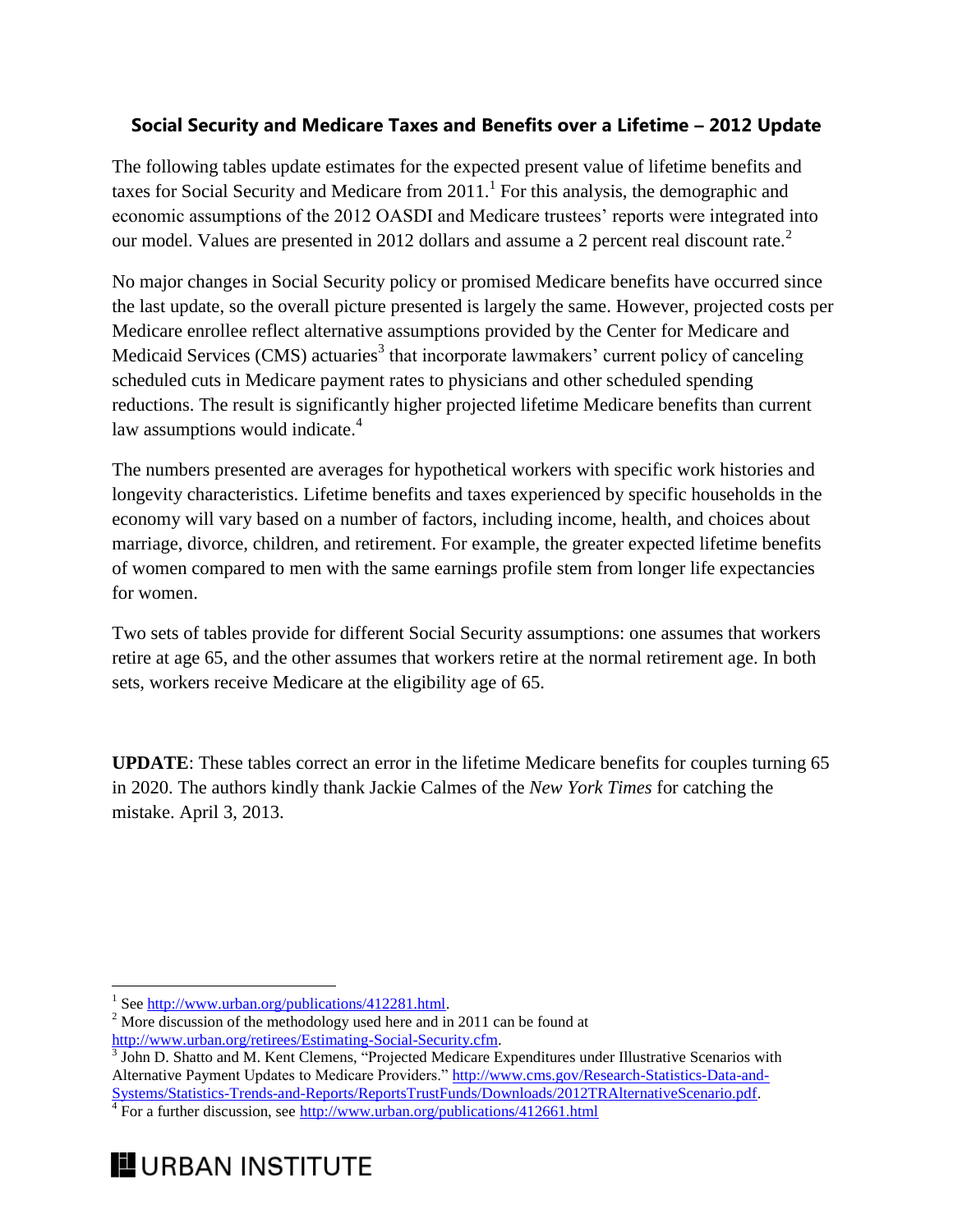# **Expected Social Security and Medicare Benefits, 2012 dollars**

*Social Security benefits at age 65*

#### Tables included for the following cohorts:

Single man, average wage Single woman, average wage One-earner couple, average wage Two-earner couple, average/low wage Two-earner couple, average wage Two-earner couple, high/average wage

| Year     | Annual<br>Social | Lifetime<br>Social | Lifetime | <b>Total</b> | Lifetime<br>Social | Lifetime       | <b>Total</b> |
|----------|------------------|--------------------|----------|--------------|--------------------|----------------|--------------|
| cohort   | Security         | Security           | Medicare | lifetime     | Security           | Medicare       | lifetime     |
| turns 65 | benefits         | benefits           | benefits | benefits     | taxes              | taxes          | taxes        |
| 1960     | 9,500            | 115,000            | 16,000   | 131,000      | 18,000             | $\overline{0}$ | 18,000       |
| 1980     | 15,400           | 207,000            | 64,000   | 271,000      | 98,000             | 9,000          | 107,000      |
| 2010     | 17,900           | 277,000            | 180,000  | 457,000      | 300,000            | 61,000         | 361,000      |
| 2020     | 18,900           | 304,000            | 232,000  | 536,000      | 350,000            | 77,000         | 427,000      |
| 2030     | 20,600           | 339,000            | 311,000  | 650,000      | 404,000            | 90,000         | 494,000      |
|          |                  |                    |          |              |                    |                |              |

## **Single Male Earning the Average Wage (\$44,600 in 2012 dollars)**

# **Single Female Earning the Average Wage (\$44,600 in 2012 dollars)**

|          | Annual   | Lifetime |          |              | Lifetime |          |              |
|----------|----------|----------|----------|--------------|----------|----------|--------------|
| Year     | Social   | Social   | Lifetime | <b>Total</b> | Social   | Lifetime | <b>Total</b> |
| cohort   | Security | Security | Medicare | lifetime     | Security | Medicare | lifetime     |
| turns 65 | benefits | benefits | benefits | benefits     | taxes    | taxes    | taxes        |
| 1960     | 9,600    | 149,000  | 26,000   | 175,000      | 18,000   | $\Omega$ | 18,000       |
| 1980     | 15,400   | 254,000  | 87,000   | 341,000      | 98,000   | 9,000    | 107,000      |
| 2010     | 17,900   | 302,000  | 207,000  | 509,000      | 300,000  | 61,000   | 361,000      |
| 2020     | 18,900   | 328,000  | 267,000  | 595,000      | 350,000  | 77,000   | 427,000      |
| 2030     | 20,600   | 364,000  | 353,000  | 717,000      | 404,000  | 90,000   | 494,000      |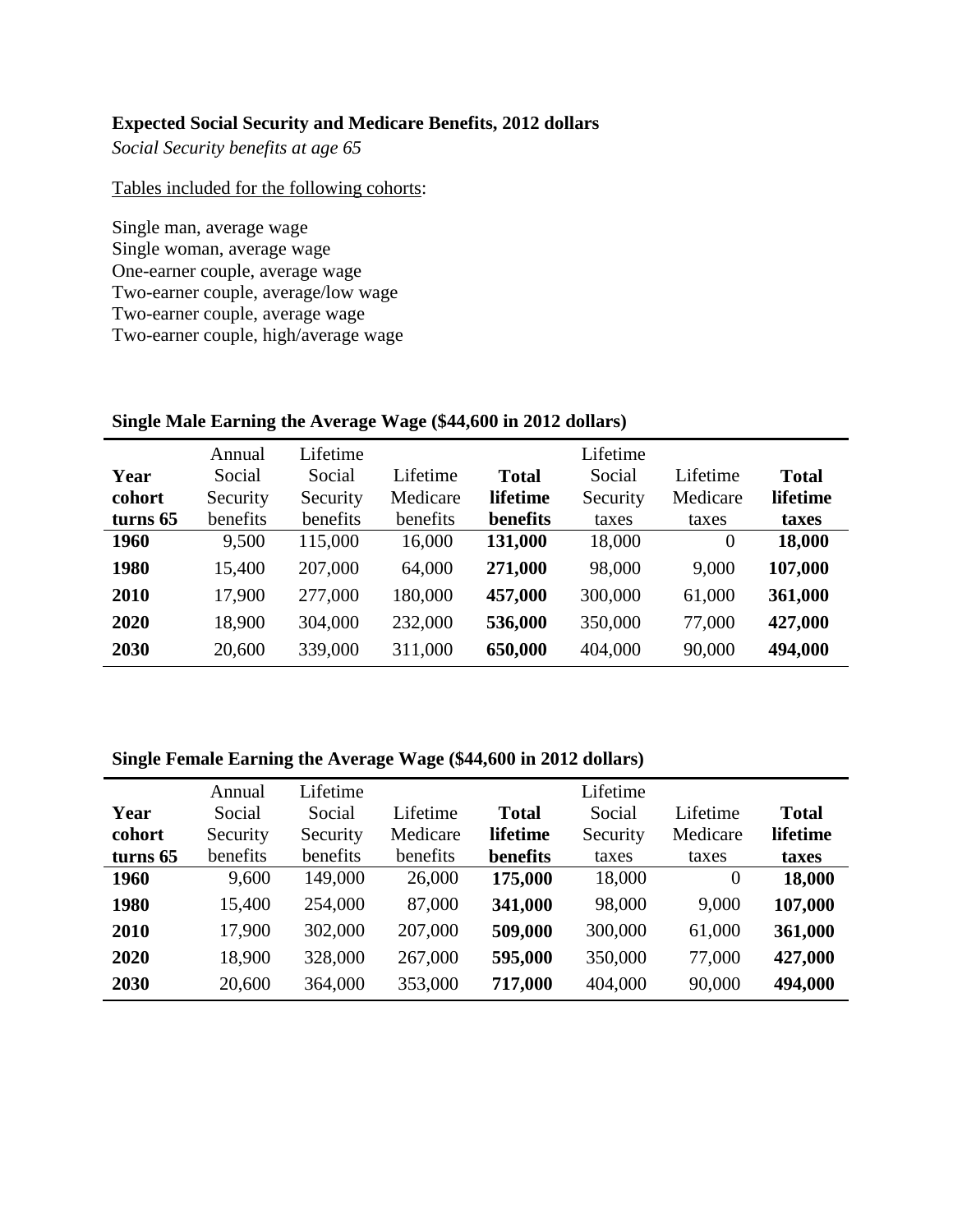|          | Annual   | Lifetime |          |              | Lifetime |          |              |
|----------|----------|----------|----------|--------------|----------|----------|--------------|
| Year     | Social   | Social   | Lifetime | <b>Total</b> | Social   | Lifetime | <b>Total</b> |
| cohort   | Security | Security | Medicare | lifetime     | Security | Medicare | lifetime     |
| turns 65 | benefits | benefits | benefits | benefits     | taxes    | taxes    | taxes        |
| 1960     | 14,200   | 214,000  | 41,000   | 255,000      | 18,000   | $\theta$ | 18,000       |
| 1980     | 23,100   | 377,000  | 151,000  | 528,000      | 98,000   | 9,000    | 107,000      |
| 2010     | 26,900   | 467,000  | 387,000  | 854,000      | 300,000  | 61,000   | 361,000      |
| 2020     | 28,400   | 508,000  | 499,000  | 1,007,000    | 350,000  | 77,000   | 427,000      |
| 2030     | 30,800   | 564,000  | 664,000  | 1,228,000    | 404,000  | 90,000   | 494,000      |

**One-Earner Couple Earning the Average Wage (\$44,600 in 2012 dollars)**

**Two-Earner Couple: Average Wage/Low Wage (\$44,600/\$20,000 in 2012 dollars)**

|          | Annual   | Lifetime |          |           | Lifetime |          |              |
|----------|----------|----------|----------|-----------|----------|----------|--------------|
| Year     | Social   | Social   | Lifetime | Total     | Social   | Lifetime | <b>Total</b> |
| cohort   | Security | Security | Medicare | lifetime  | Security | Medicare | lifetime     |
| turns 65 | benefits | benefits | benefits | benefits  | taxes    | taxes    | taxes        |
| 1960     | 16,000   | 228,000  | 41,000   | 269,000   | 26,000   | $\Omega$ | 26,000       |
| 1980     | 25,000   | 394,000  | 151,000  | 545,000   | 142,000  | 13,000   | 155,000      |
| 2010     | 31,000   | 490,000  | 387,000  | 877,000   | 435,000  | 88,000   | 523,000      |
| 2020     | 33,000   | 534,000  | 499,000  | 1,033,000 | 507,000  | 111,000  | 618,000      |
| 2030     | 38,000   | 593,000  | 664,000  | 1,257,000 | 585,000  | 131,000  | 716,000      |

# **Two-Earner Couple: Average Wage (\$44,600 each in 2012 dollars)**

|          | Annual   | Lifetime |          |              | Lifetime |          |              |
|----------|----------|----------|----------|--------------|----------|----------|--------------|
| Year     | Social   | Social   | Lifetime | <b>Total</b> | Social   | Lifetime | <b>Total</b> |
| cohort   | Security | Security | Medicare | lifetime     | Security | Medicare | lifetime     |
| turns 65 | benefits | benefits | benefits | benefits     | taxes    | taxes    | taxes        |
| 1960     | 19,000   | 264,000  | 41,000   | 305,000      | 36,000   | 0        | 36,000       |
| 1980     | 30,800   | 461,000  | 151,000  | 612,000      | 196,000  | 17,000   | 213,000      |
| 2010     | 35,800   | 579,000  | 387,000  | 966,000      | 600,000  | 122,000  | 722,000      |
| 2020     | 37,800   | 632,000  | 499,000  | 1,131,000    | 700,000  | 153,000  | 853,000      |
| 2030     | 41,200   | 703,000  | 664,000  | 1,367,000    | 808,000  | 180,000  | 988,000      |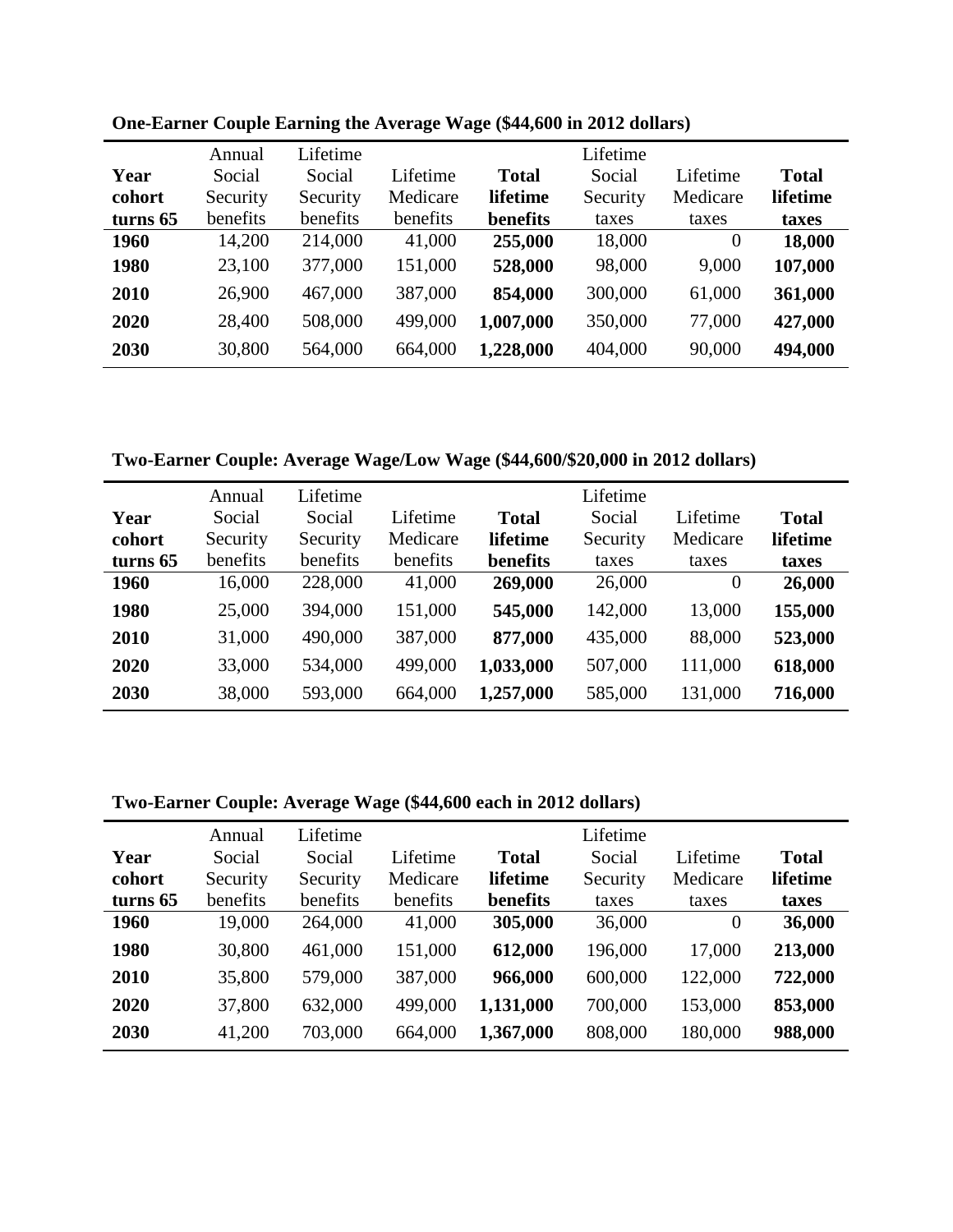|             | Annual   | Lifetime |          |              | Lifetime  |          |              |
|-------------|----------|----------|----------|--------------|-----------|----------|--------------|
| Year        | Social   | Social   | Lifetime | <b>Total</b> | Social    | Lifetime | <b>Total</b> |
| cohort      | Security | Security | Medicare | lifetime     | Security  | Medicare | lifetime     |
| turns 65    | benefits | benefits | benefits | benefits     | taxes     | taxes    | taxes        |
| <b>1960</b> | 20,000   | 278,000  | 41,000   | 319,000      | 42,000    | $\theta$ | 42,000       |
| 1980        | 35,000   | 534,000  | 151,000  | 685,000      | 230,000   | 21,000   | 251,000      |
| 2010        | 45,000   | 693,000  | 387,000  | 1,080,000    | 765,000   | 156,000  | 921,000      |
| 2020        | 48,000   | 756,000  | 499,000  | 1,255,000    | 909,000   | 199,000  | 1,108,000    |
| 2030        | 55,000   | 840,000  | 664,000  | 1,504,000    | 1,050,000 | 234,000  | 1,284,000    |

**Two-Earner Couple: High Wage/Average Wage (\$71,400/\$44,600 in 2012 dollars)**

**Notes**: All amounts are in constant 2012 dollars and adjusted to present value at age 65 using a 2 percent real interest rate. Each calculation assumes survival until age 65 and then adjusts for chance of death in all years after age 65. It also assumes that benefits scheduled in law will be paid even if trust funds are exhausted. Workers are assumed to work every year from age 22 until retiring on their 65th birthday. An average-wage worker earns the Social Security Administration's average wage index (AWI) each year, estimated at \$44,600 in 2012. The lowwage worker earns 45 percent of the average wage, while the high-wage worker earns 160 percent of the average wage. The maximum taxable worker earns the OASI maximum taxable wage each year (\$110,100 in 2012). Medicare numbers include Parts A, B, and D and are net of premiums, excluding new premiums on some high earners.

**Source**: C. Eugene Steuerle and Caleb Quakenbush, The Urban Institute, 2012. Based on earlier work with Adam Carasso and Stephanie Rennane.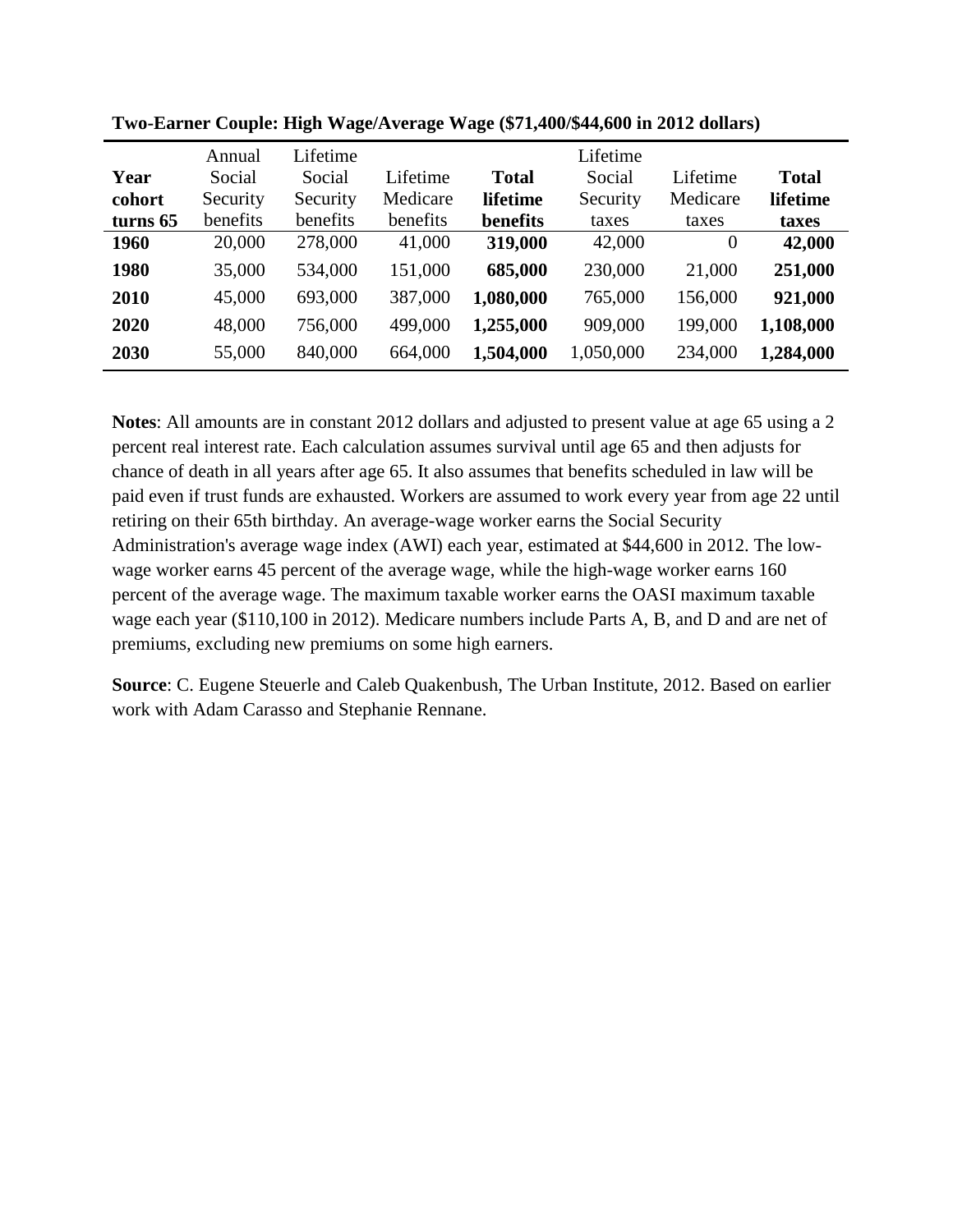# **Expected Social Security and Medicare Benefits, 2012 dollars**

*Social Security benefits at normal retirement age*

### Tables included for the following cohorts:

Single man, average wage Single woman, average wage One-earner couple, average wage Two-earner couple, average/low wage Two-earner couple, average wage Two-earner couple, high/average wage

| Year<br>cohort<br>turns 65 | Annual<br>Social<br>Security<br>benefits | Lifetime<br>Social<br>Security<br>benefits | Lifetime<br>Medicare<br>benefits | <b>Total</b><br>lifetime<br>benefits | Lifetime<br>Social<br>Security<br>taxes | Lifetime<br>Medicare<br>taxes | <b>Total</b><br>lifetime<br>taxes |
|----------------------------|------------------------------------------|--------------------------------------------|----------------------------------|--------------------------------------|-----------------------------------------|-------------------------------|-----------------------------------|
| 1960                       | 9,500                                    | 115,000                                    | 16,000                           | 131,000                              | 18,000                                  | $\overline{0}$                | 18,000                            |
| 1980                       | 15,400                                   | 207,000                                    | 64,000                           | 271,000                              | 98,000                                  | 9,000                         | 107,000                           |
| 2010                       | 19,000                                   | 278,000                                    | 180,000                          | 458,000                              | 306,000                                 | 61,000                        | 367,000                           |
| 2020                       | 20,600                                   | 287,000                                    | 232,000                          | 519,000                              | 357,000                                 | 77,000                        | 434,000                           |
| 2030                       | 24,000                                   | 348,000                                    | 311,000                          | 659,000                              | 420,000                                 | 90,000                        | 510,000                           |

## **Single Male Earning the Average Wage (\$44,600 in 2012 dollars)**

## **Single Female Earning the Average Wage (\$44,600 in 2012 dollars)**

|          | Annual   | Lifetime |          |              | Lifetime |                |              |
|----------|----------|----------|----------|--------------|----------|----------------|--------------|
| Year     | Social   | Social   | Lifetime | <b>Total</b> | Social   | Lifetime       | <b>Total</b> |
| cohort   | Security | Security | Medicare | lifetime     | Security | Medicare       | lifetime     |
| turns 65 | benefits | benefits | benefits | benefits     | taxes    | taxes          | taxes        |
| 1960     | 9,600    | 149,000  | 26,000   | 175,000      | 18,000   | $\overline{0}$ | 18,000       |
| 1980     | 15,400   | 254,000  | 87,000   | 341,000      | 98,000   | 9,000          | 107,000      |
| 2010     | 19,000   | 305,000  | 207,000  | 512,000      | 306,000  | 61,000         | 367,000      |
| 2020     | 20,600   | 312,000  | 267,000  | 579,000      | 357,000  | 77,000         | 434,000      |
| 2030     | 24,000   | 377,000  | 353,000  | 730,000      | 420,000  | 90,000         | 510,000      |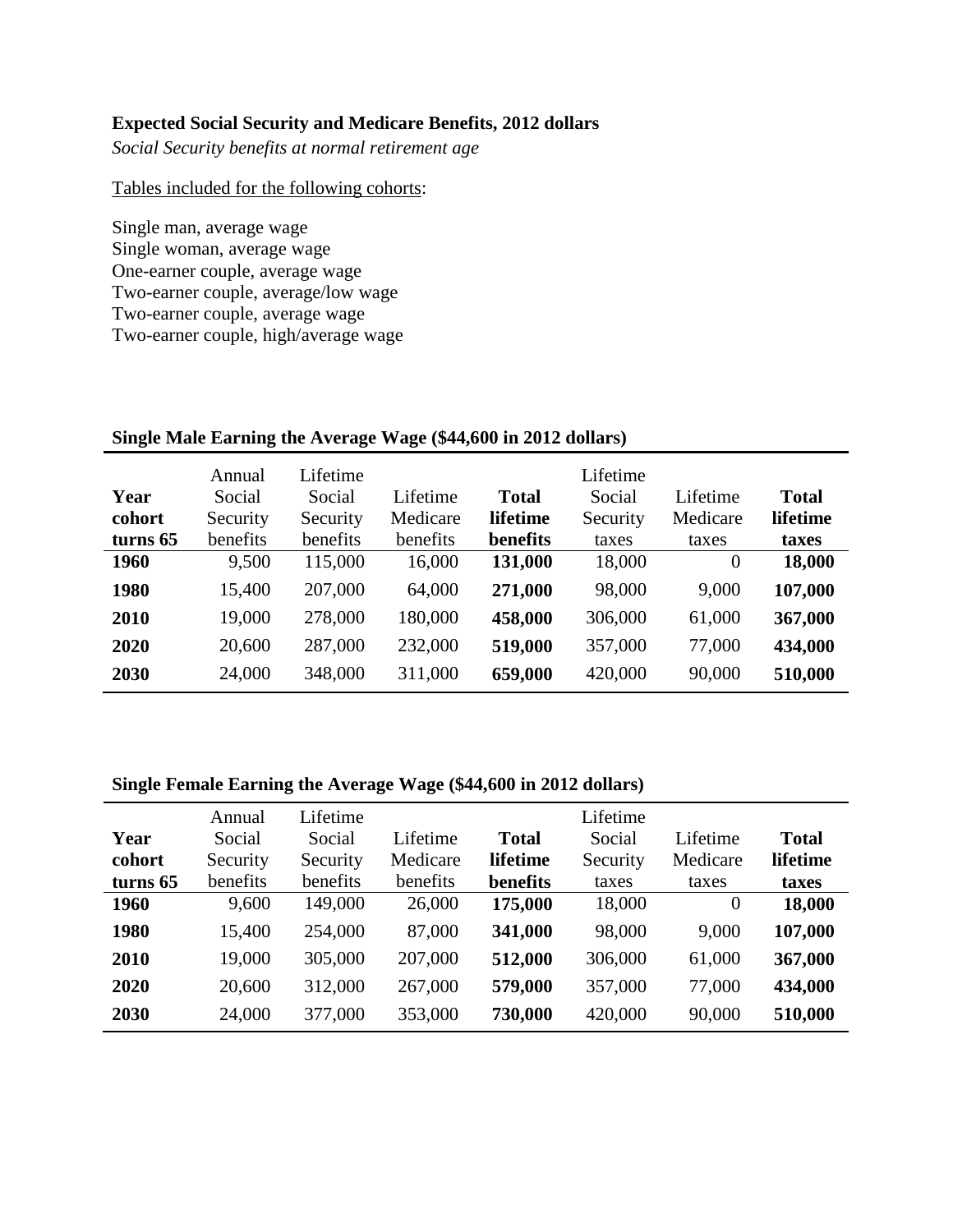| Year        | Annual<br>Social | Lifetime<br>Social | Lifetime | <b>Total</b> | Lifetime<br>Social | Lifetime | <b>Total</b> |
|-------------|------------------|--------------------|----------|--------------|--------------------|----------|--------------|
| cohort      | Security         | Security           | Medicare | lifetime     | Security           | Medicare | lifetime     |
| turns 65    | benefits         | benefits           | benefits | benefits     | taxes              | taxes    | taxes        |
| <b>1960</b> | 14,200           | 214,000            | 41,000   | 255,000      | 18,000             | $\theta$ | 18,000       |
| 1980        | 23,100           | 377,000            | 151,000  | 528,000      | 98,000             | 9,000    | 107,000      |
| 2010        | 28,500           | 472,000            | 387,000  | 859,000      | 306,000            | 61,000   | 367,000      |
| 2020        | 31,000           | 485,000            | 499,000  | 984,000      | 357,000            | 77,000   | 434,000      |
| 2030        | 35,900           | 586,000            | 664,000  | 1,250,000    | 420,000            | 90,000   | 510,000      |

**One-Earner Couple Earning the Average Wage (\$44,600 in 2012 dollars)**

**Two-Earner Couple: Average Wage/Low Wage (\$44,600/\$20,000 in 2012 dollars)**

|          | Annual   | Lifetime |          |              | Lifetime |          |              |
|----------|----------|----------|----------|--------------|----------|----------|--------------|
| Year     | Social   | Social   | Lifetime | <b>Total</b> | Social   | Lifetime | <b>Total</b> |
| cohort   | Security | Security | Medicare | lifetime     | Security | Medicare | lifetime     |
| turns 65 | benefits | benefits | benefits | benefits     | taxes    | taxes    | taxes        |
| 1960     | 16,000   | 228,000  | 41,000   | 269,000      | 26,000   | $\Omega$ | 26,000       |
| 1980     | 25,000   | 394,000  | 151,000  | 545,000      | 142,000  | 13,000   | 155,000      |
| 2010     | 31,000   | 496,000  | 387,000  | 883,000      | 443,000  | 88,000   | 531,000      |
| 2020     | 33,000   | 509,000  | 499,000  | 1,008,000    | 517,000  | 111,000  | 628,000      |
| 2030     | 38,000   | 615,000  | 664,000  | 1,279,000    | 608,000  | 131,000  | 739,000      |

# **Two-Earner Couple: Average Wage (\$44,600 each in 2012 dollars)**

|          | Annual   | Lifetime |          |              | Lifetime |          |              |
|----------|----------|----------|----------|--------------|----------|----------|--------------|
| Year     | Social   | Social   | Lifetime | <b>Total</b> | Social   | Lifetime | <b>Total</b> |
| cohort   | Security | Security | Medicare | lifetime     | Security | Medicare | lifetime     |
| turns 65 | benefits | benefits | benefits | benefits     | taxes    | taxes    | taxes        |
| 1960     | 19,000   | 264,000  | 41,000   | 305,000      | 36,000   | 0        | 36,000       |
| 1980     | 30,800   | 461,000  | 151,000  | 612,000      | 196,000  | 17,000   | 213,000      |
| 2010     | 38,000   | 583,000  | 387,000  | 970,000      | 612,000  | 122,000  | 734,000      |
| 2020     | 41,200   | 599,000  | 499,000  | 1,098,000    | 714,000  | 153,000  | 867,000      |
| 2030     | 48,000   | 725,000  | 664,000  | 1,389,000    | 840,000  | 180,000  | 1,020,000    |